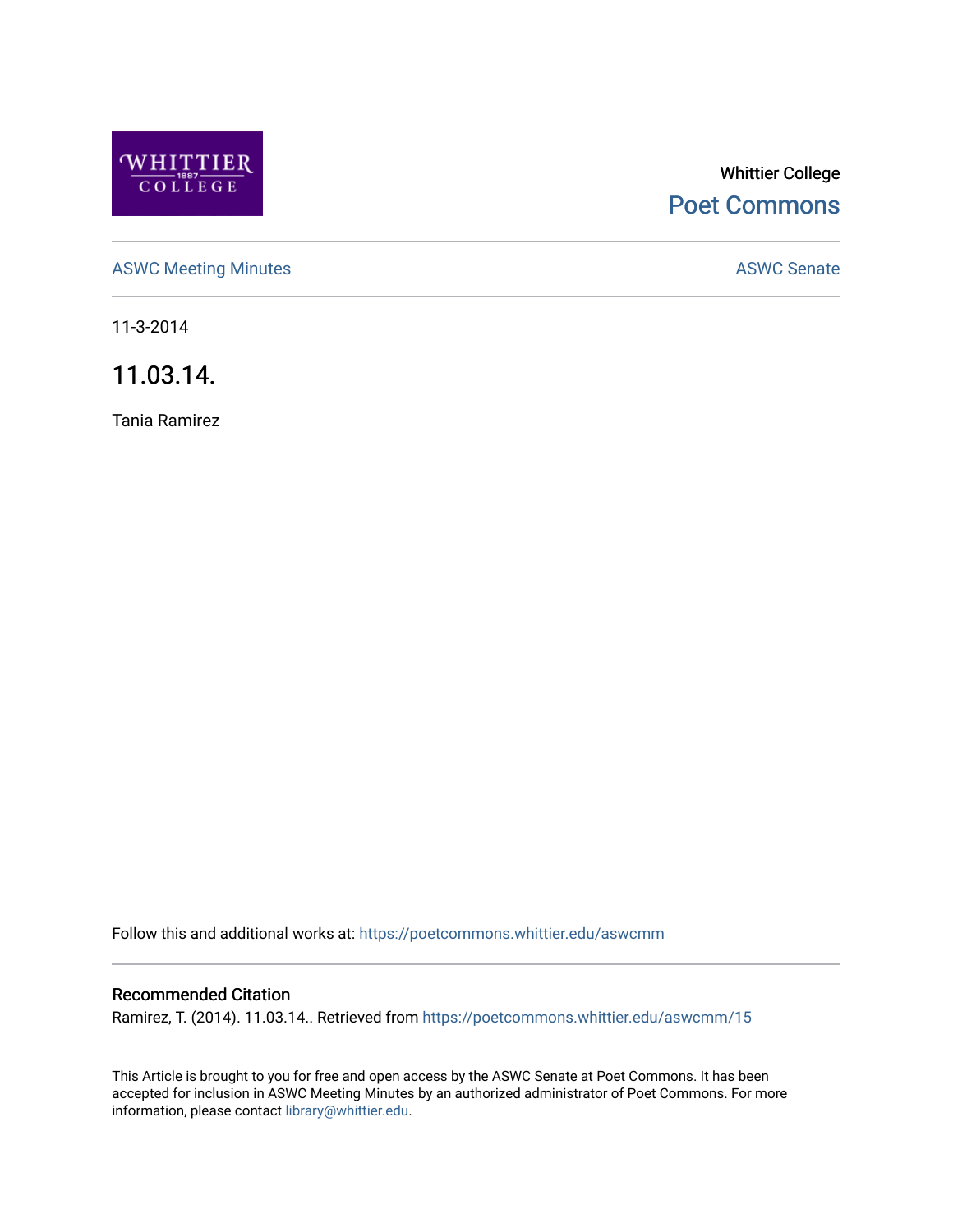

### **Meeting Minutes for November 3, 2014**

# **I.** Meeting is called to order at 7:02 pm

- a. Moment of Silence observed for our Quaker Traditions.
- b. Inspirational Quote
	- a. "The secret of getting ahead is getting started"- Mark Twain.
	- b. Read by Senator Kenny.

### **II. Mission Statement**

- a. The ASWC Senate, as the governing body of the Associated Students of Whittier College, is dedicated to the betterment of the college as an institution and as a member of the broader community. The Senate shall assist on-campus clubs and organizations in creating, promoting and implementing dynamic programs and events that involve students and add value to their educational experience. This body will act as an open forum for students to voice their opinions and desires, always keeping the best interests of the ASWC in mind. In all of its actions, the Senate will serve the students first with integrity, dedication, responsibility and humility.
- b. Read by Senator Meuwissen.

# **III. Roll Call- Secretary Ramirez**

- **a.** Present: President Esquer, Vice President Duarte, Treasurer Carlson, Director Allman, Director Rashid, Senator Boynton, Senator Kenny, Senator Perez, Senator Romero, Senator Jones, Senator Hovertsen, Senator Smith, Senator Meuwissen, Senator Murillo, Senator Doung, Senator Lendavai, Senator Santacruz, Senator Perez, Senator Reyes, Senator Atoya, Senator Kimball, Senator Vargas, Senator Butler, Senator Guzman.
- **b.** Absent excused: President Esquer, Senator Doung, Senator Smith
- **c. Unexcused:**

### **IV. Minutes Amendment/Approval**

- a. Motion to Approve Minutes from October  $27<sup>th</sup>$  Senator Boynton.
	- a. All Minutes will be posted on Org-Sync, under "ASWC Files"

### **Personnel Issue**

**V. President's Message- President Esquer**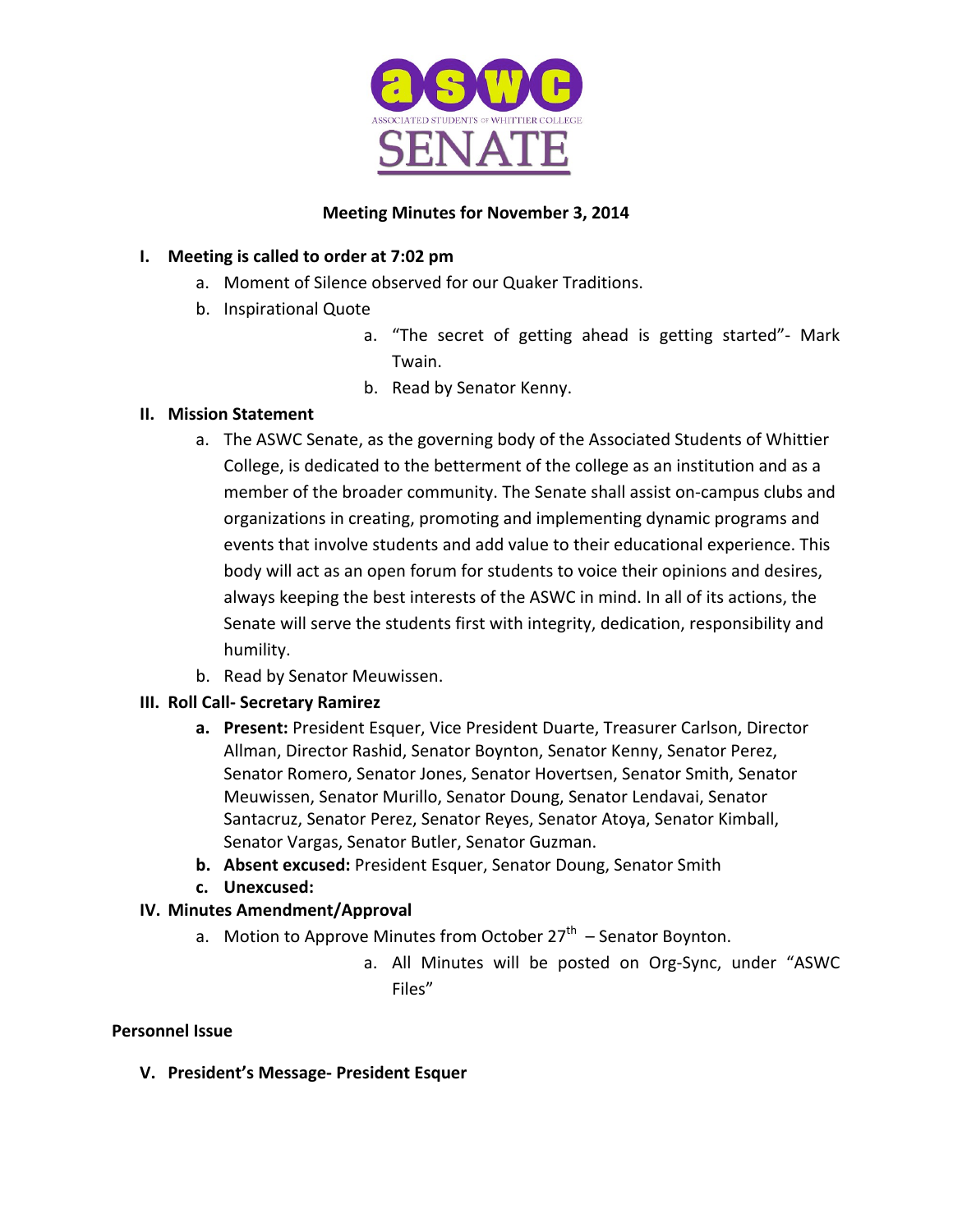a. Met with Dean Silver and will be meeting with her once a month. Dean Silver said she is proud of all the senators.

#### **VI. Treasurer's Report- Treasurer Carlson**

| <b>ASWC ACCOUNTS</b>             |                    |
|----------------------------------|--------------------|
|                                  |                    |
| <b>Executive Budget Balance:</b> | \$4,805.98<br>est. |
| Reserve Account Balance:         | \$36,259.10        |
|                                  | est.               |
| Total Funds Allocated:           | \$59,502.60        |
| <b>TOTAL ASWC FUNDS:</b>         |                    |
| $\bullet$ General Fund:          | \$9,667.72         |
|                                  | est.               |
| <b>Total Requests Pending:</b>   |                    |
| • First Readings Pending:        | \$1,745.75         |
| • Second Readings Pending:       | \$1,000.00         |
| <b>RELATED ACCOUNTS</b>          |                    |
|                                  |                    |
| Program Board Account:           | \$31,661.00<br>est |
| Media Council Account:           | \$33,285.00        |

#### **VII.Constituent Reports**

#### **a. Senator Perez**

- A. Met Wednesday at 6 pm will be meeting every other Wednesday. Established new office hours 1 to 2:30 in Diehl lab.
- **b. Senator Boynton (Freshman Class Council President)**
	- A. FCC members have office hours.
	- B. Will be starting 18 spirit days soon.
- **c. Senator Kenny (Off- Campus Rep)**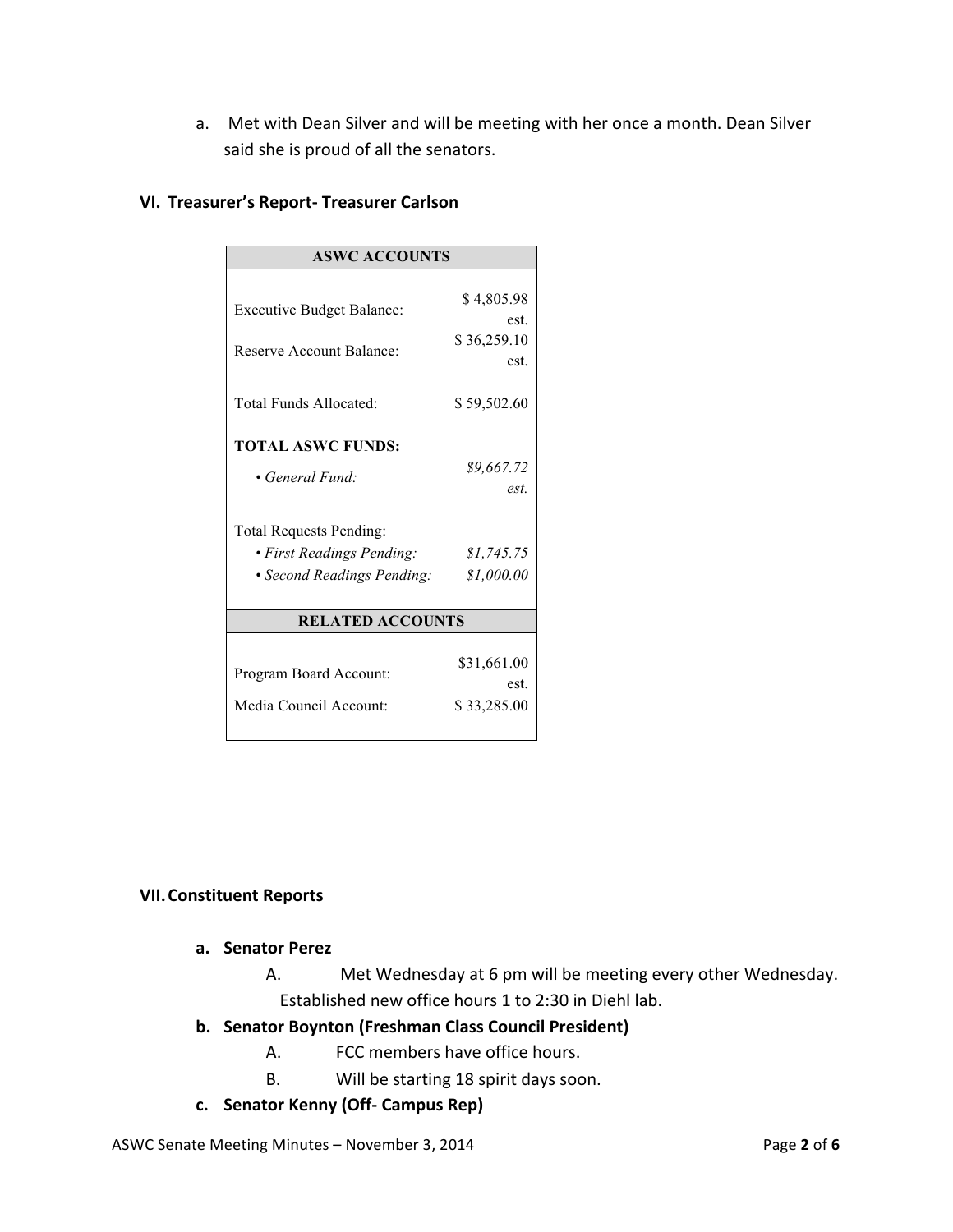- A. Spent last two weeks counting parking spaces and counted 683.
- B. According College Board there are 1,695 undergrads attending.
- C. The student-teach ration is 13 students to 1 faculty member. This would lead to imply there are 130 faculties on the campus.
- D. Also according to College Board 51% of all undergrads are actually residents, which means commuters are 49%. This would mean that there are approximately 830 students who are commuters.
- E. Currently in contact with campus safety to get the number of registered vehicles of both faculty and students.

### **d. Senator Romero (Off-Campus Rep)**

A. Met last Friday, meeting was very successful with 150 students attending. 

# **e. Senator Perez (Off-Campus Rep)**

A. 200 dollars that were allocated will come back to senate.

# **f. Senator Meuwissen (Student Body Rep)**

A. I have been incoordination with res. life regarding concern of dorm rooms and halls with bugs.

# **g. Senator Smith (Student Body Rep)**

A. Nothing new to report.

# **h. Senator Hoversten (Student Body Rep)**

A. 24-hour lounge seems they won't be willing to supply lounge with requested material.

B. Will be meeting with Dunkelman soon regarding financial aid.

### **i. Senator Jones (Student Body Rep)**

A. Nothing new to report.

**j. Senator Murillo (Residence Hall rep)**

A. Nothing new to report.

**k. Senator Duong (Residence Hall rep)**

A. Nothing new to report.

**l. Senator Lendvai (Residence Hall rep)**

A. Nothing new to report.

- **m. Senator Reyes (SAAC rep)**
	- A. Men and women's soccer teams played last week.
- n. **Senator Atoyan (SAAC rep)**

A. Nothing new to report.

**o. Senator Kimball (Inter-Club Council)**

A. Nothing new to report.

**p. Senator Perez (Social Justice Coalition)**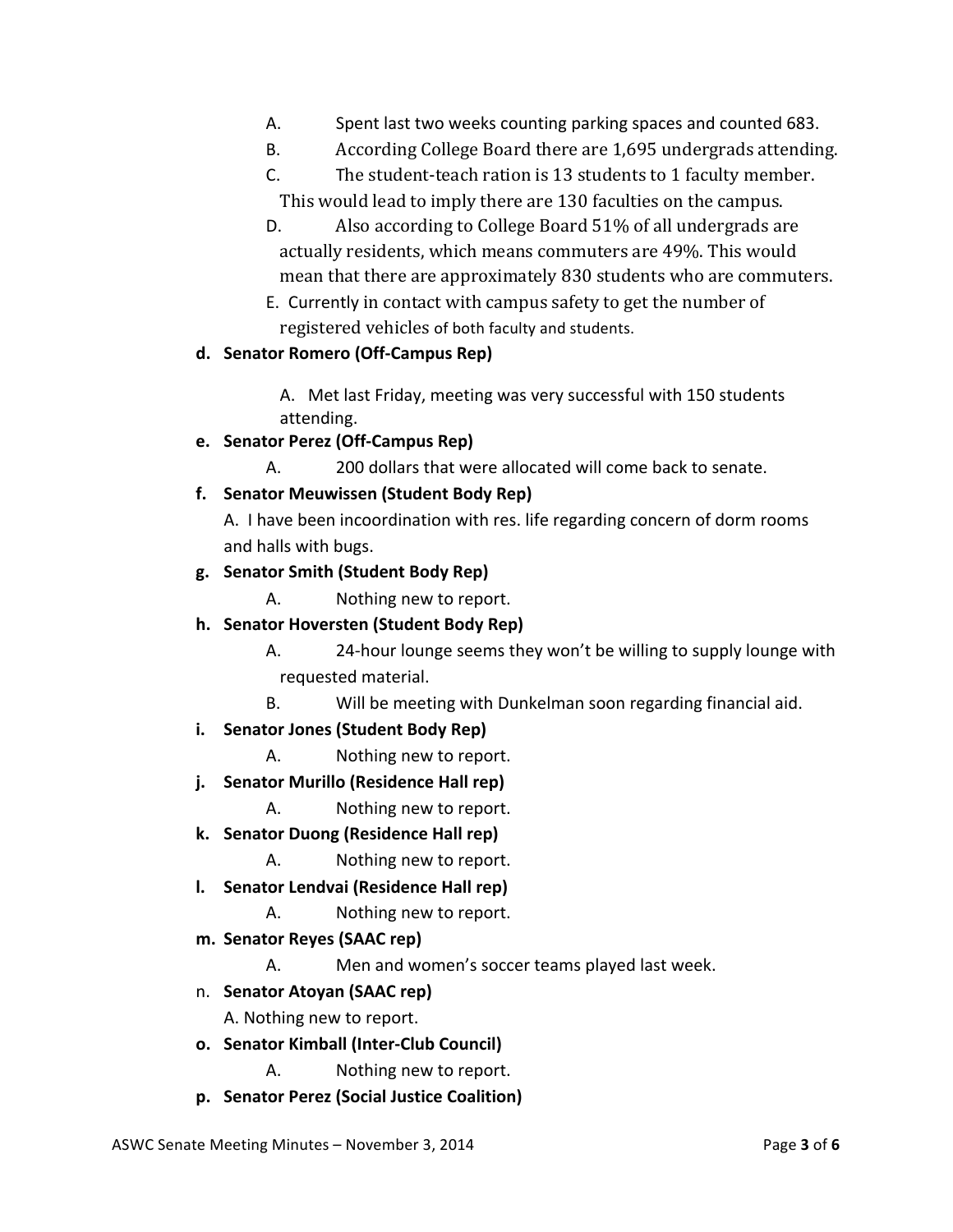- A. Nothing new to report.
- **q. Senator Guzman (Inter-Society council co chair)**
	- A. Palmer society movie 7 to 9 pm.
- **r. Senator Butler (Inter-Society council co chair)**
	- A. Rushes are still going on.

#### **VIII. Committee Reports**

- a. Administrative- Vice President Duarte
	- a. Met Tuesday at 4:30 pm.
- b. Budget- Treasurer Carlson
	- a. Any questions about funding request come to my office hours.
- c. Campus Relations- Dir. Rashid
	- a. Will be Meeting Wednesday at 5:30 pm.
	- b. If anyone has any ideas on how to increase communication let me know.
	- c. Encourages all committees to have something to report and wear polos.
- d. Elections- Secretary Ramirez
	- a. Nothing new to report.
- e. Program Board Program Board Director Allman
	- a. Movie screening in November.
	- b. Halloween carnival this week with pumpkin carving and ghost busters movies.
- f. Advocacy- President Esquer
	- a. Nothing new to report.
- g. Culinary- Senator Jones
	- a. Meeting this Thursday in the senate office.
	- b. I know there concerns about the spot please attend meetings.
- h. Environmental- Senator Santacruz
	- a. Met yesterday evening, we will be talking about sprinklers.
	- b. Meetings in Johnson Lounge at 7:15 Sundays.
	- c. Will be talking about possibly getting air dyers for restrooms and composting food waste and more LED lighting.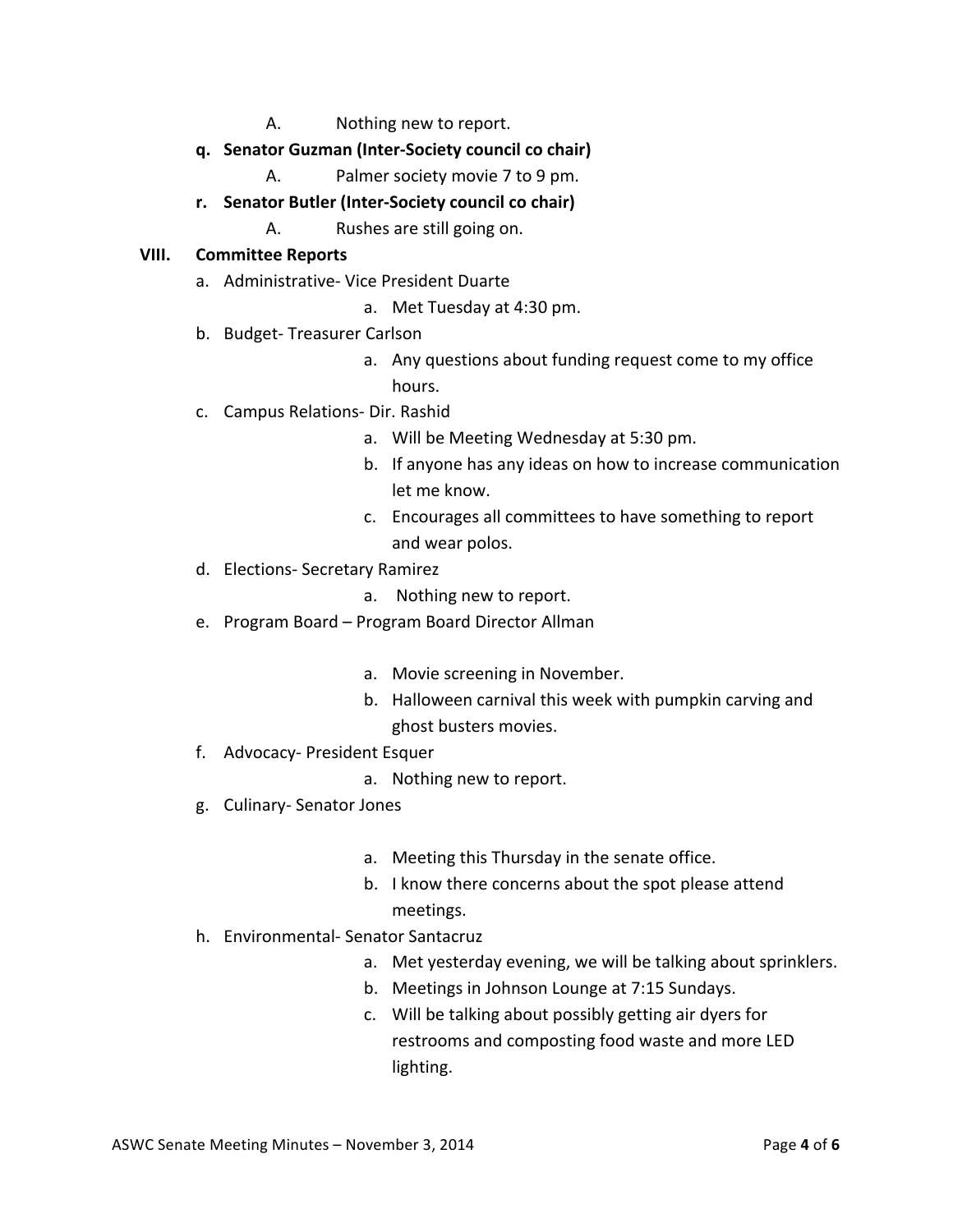- i. Student Feedback- Senator Meuwissen
	- a. Reached out to several people about upcoming forum and currently we are looking to find a speaker.
- j. Commuter Senator Perez
	- a. Discussion of redesign of the science building soon.
- IX. Public Voice This is the portion of the meeting for anyone who is not on the table to address any questions, comments, or concerns.

Sean Morris- clarification that even though a redesign will be taking place for the science building the parking situation will be accommodated.

Hannah- Social justice coalition will have the first official meeting Diehl 104. Peter- will be reaching the culinary committee regarding spot food and service.

#### X. **First Readings**

- a. Disney Land Trip by FNC
	- A. Event will be on November  $16<sup>th</sup>$  from 9 am to 9 pm.
	- B. Trip will help visualize the classic stories we read in our class.
	- C. This is open to students only 16 students from the class are going.
	- D. Tickets to students would cost \$55 if subsidized.
	- E. Request to fast track event.
	- F. Total requested for event \$1,600.
	- G. Senator Meuwissen moves to fast track event.
- b. Game Night by FNC
	- A. Event will be November 14 from 7:30 to 10:30 pm at the Campus Center.
	- B. Looking to bring a sense of community with this event.
	- C. Senator Perez-motions to fast track event.
	- D. Total requested \$145.75.

#### XI. **Daily Calendar Considerations**

- a. ASA Korean BBQ Night by ASA
	- a. Event is November  $13^{th}$
	- b. Total request \$1,000.
	- c. Senator Butler-motions to fund event in the requested amount of  $$1,000$ .
- b. Disney Land Trip by Fun Night Club
	- a. Event November 16<sup>th</sup>.
	- b. Senator Romero- motions to fund event in requested amount of \$1,000.